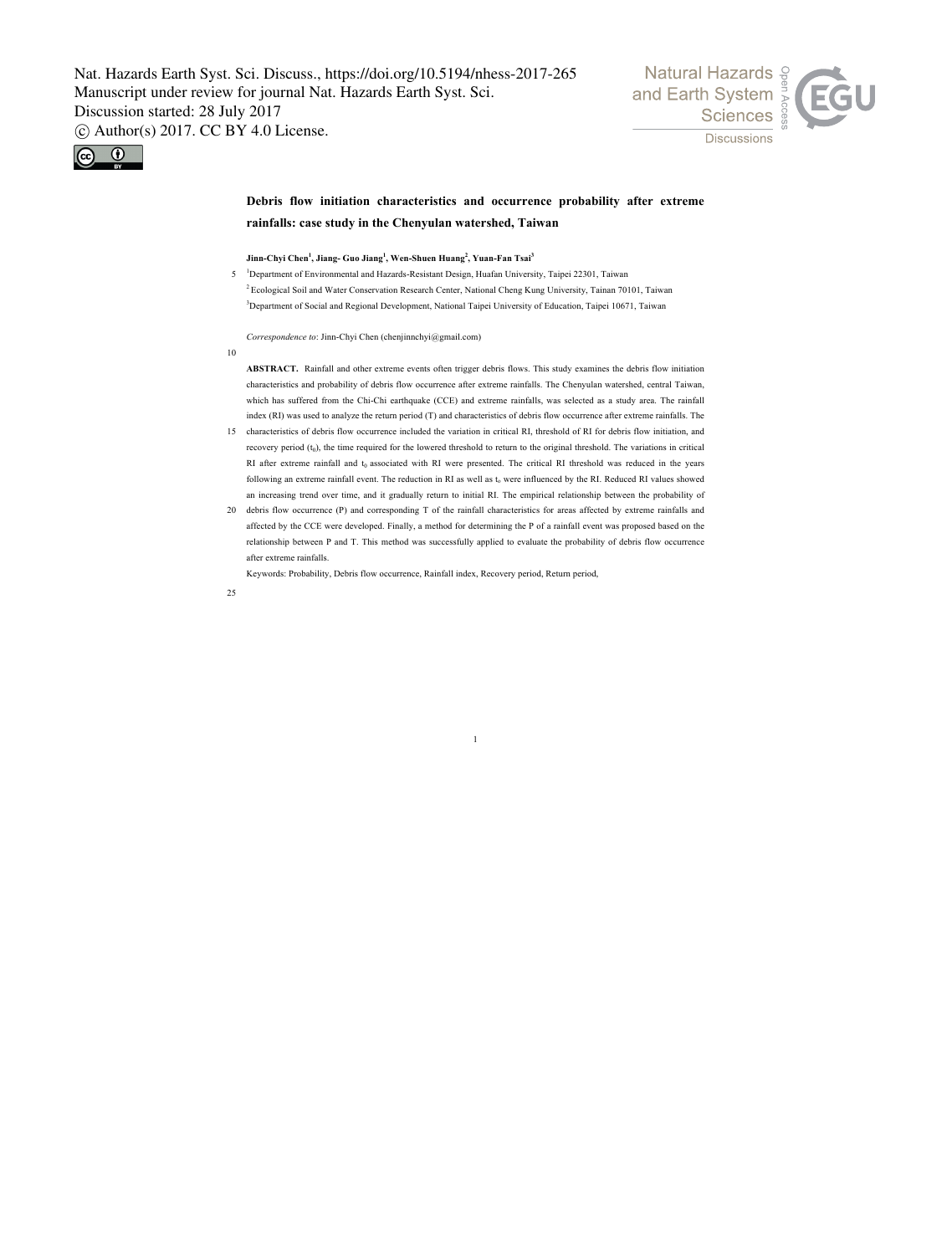



# **1. INTRODUCTION**

 Extreme rainfall or high-intensity rainfall events at regional (Trenberth et al., 2007) and global (Beniston, 2009; Giorgi et al., 2011) scales are increasing because of global warming and the associated increase in water vapor content and energy in 5 the atmosphere. Consequently, in many areas, flash flood and debris-flow hazards are expected to increase in severity driven by severe weather in the form of heavy rains (Kleinen and Petschel-Held, 2007; Beniston et al., 2011).

 Extreme events such as extreme rainfall and major earthquakes can cause landslides and debris flows in mountainous watersheds, which generally deposit large amounts of loose debris in gullies and on slopes (Dong et al., 2009; Chen et al., 2012) and increase the volume of loose debris within a watershed. The supply of loose debris has an important role in the

- 10 occurrence of future debris flows and may change the critical rainfall threshold for the initiation of debris flows during subsequent rainfall events (Jakob et al., 2005). In other words, the critical rainfall threshold for debris flow initiation may differ before and after an extreme rainfall event or major earthquake. Therefore, understanding the variations in rainfall characteristics after extreme events and their influence on debris flow initiation is important for the implementation of debris flow warnings and hazard mitigation.
- 15 Previous investigators have studied debris flows following major earthquakes, such as the effects of the Chi-Chi earthquake (CCE) on the characteristics of debris flows in Taiwan (Lin et al., 2003; Liu et al., 2008), the variation in rainfall conditions required to trigger debris flows, and the affected period after the CCE (Chen, 2011), as well as the impact of the Wenchuan earthquake in China on subsequent long-term debris flow activity (Zhang and Zhang, 2017). Chen et al. (2012) studied recent changes in the number of rainfall events related to debris flow occurrence. They found that the number of
- 20 extreme rainfall events in the Chenyulan watershed showed an increasing trend. Chen et al. (2013) analyzed the characteristics of rainfall related to debris flow occurrence in the Chenyulan watershed to investigate the variation in the rainfall conditions related to debris flow occurrences, and the empirical relationship between rainfall characteristics and the corresponding number of debris flows. Extreme rainfall events and the CCE were shown to affect the critical condition for the occurrence of debris flows in the Chenyulan watershed. The CCE significantly lowered the critical rainfall threshold for
- 25 debris flow occurrence in the subsequent five years. However, there is a lack of studies quantifying the decrease in the critical rainfall threshold and the period affected by extreme rainfalls. Furthermore, the return period (T), also referred to as the recurrence interval, is an important concept that reflects the long-term hydrological characteristics of an area, which is useful for hydrological or hydraulic design. Therefore, studies are warranted to determine the relationship between the T of rainfall characteristics associated with the probability of debris flow occurrence (P) and apply the relationship between P and 30 T to evaluate probability of debris flow initiation, especially after rainfall and other extreme events.
	- The Chenyulan watershed in central Taiwan was selected as a study area, because it has experienced both earthquakes (i.e., the CCE) and extreme rainfall events. This study had three main purposes. (1) Investigate the debris flow initiation characteristics after extreme rainfalls. Initiation characteristics include the variation in the rainfall index (RI) threshold for debris flow initiation (i.e., the variation in the critical RI), and the recovery period (t), the time required for the lowered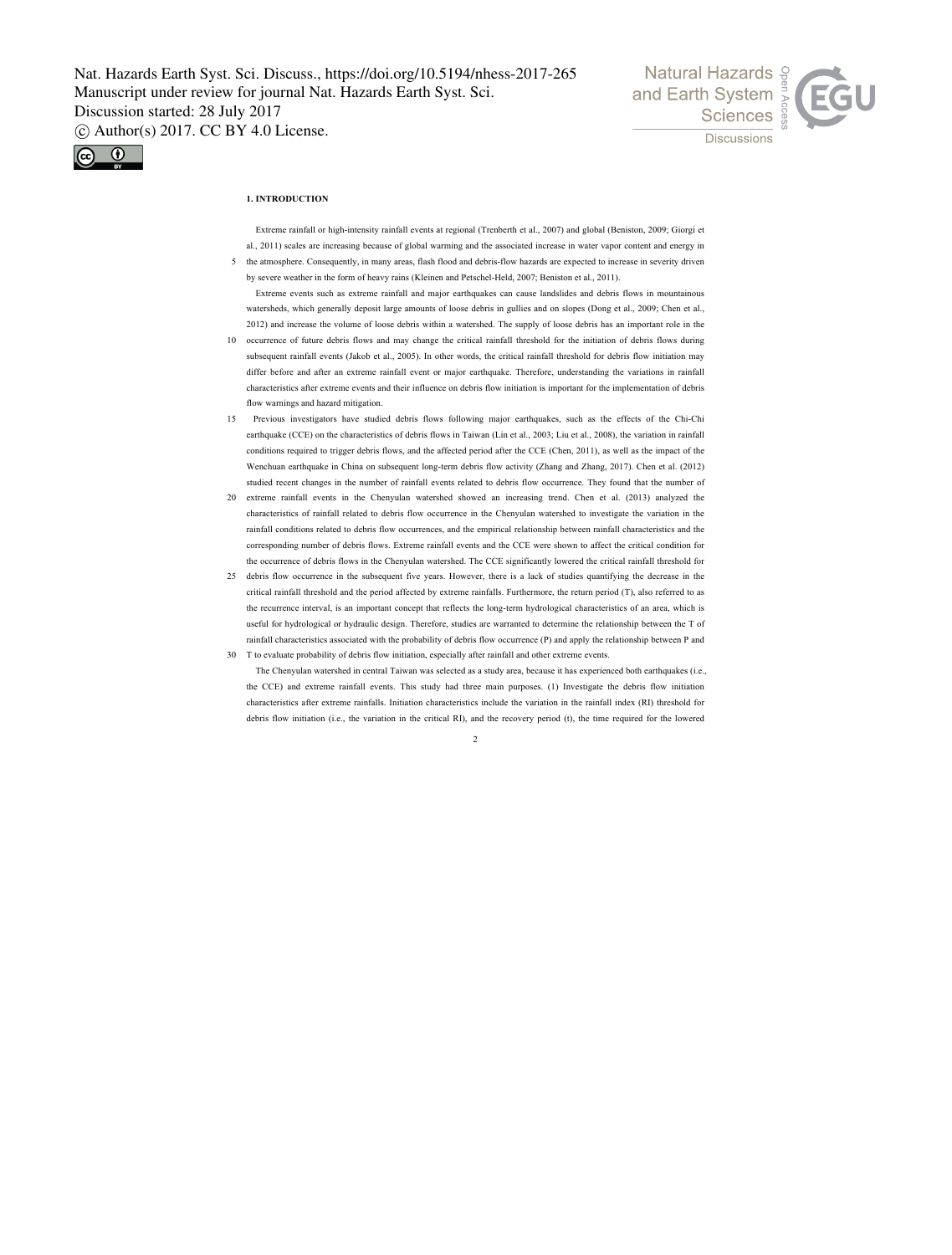



threshold to return to the original threshold. (2) Develop an empirical relationship between P and T for areas affected by extreme rainfalls and earthquakes. (3) Apply the P–T empirical relationship to evaluate the probability of debris-flow occurrence after extreme rainfalls.

#### 5 **2. Debris flows in the Chenyulan watershed**

 As the study area, the watershed of the Chenyulan River, located in Nantou County, central Taiwan (Figure 1), has an area of 449 km<sup>2</sup> , main stream length of 42 km, average stream-bed gradient of 4°, and elevation range of 310–3,952 m. The annual regional rainfall in the watershed is between 2,000 and 5,000 mm, with an average of approximately 3,500 mm. Approximately 80% of the annual rainfall occurs in the rainy season between May and October, especially during typhoons

- 10 which generally occur three or four times annually. The CCE occurred on September 21, 1999 with a magnitude of 7.6 on the moment magnitude scale and 7.3 on the Richter scale, and was the largest earthquake in Taiwan in 100 years (Shin and Teng, 2001). It caused numerous landslides in the Chenyulan watershed. Owing to steep topography, loose soils, young (3 million years) and weak geological formations due to ongoing orogenesis, heavy rainfall, and active earthquakes, many debris flows were triggered by more than 30 rainfall events, including five extreme rainfall events, in past five decades in the
- 15 watershed (Chen et al., 2013).

# **2-1 Rainfall index and extreme rainfall events**

 The occurrence of debris flow depends not only on the accumulated rainfall but also on the rainfall intensity, the RI, defined as the product of the maximum 24-h rainfall ( $R_d$ ) and the maximum hourly rainfall (I<sub>m</sub>, i.e.,  $RI = R_d I_m$ ) of a rainfall

- 20 event, which was used to indicate either high accumulated rainfall or high rainfall intensity that could trigger debris flows. The RI was used by Chen et al. (2013) to study the characteristics of rainfall triggering of debris flows in the Chenyulan watershed, Taiwan. Long-term rainfall records were obtained from three meteorological stations (Sun Moon Lake, Yushan, and Alisan stations, as shown in Figure 1). These data were used to estimate the regional rainfall characteristics for the whole Chenyulan watershed, via the reciprocal-distance-squared (RDS) method (Chow et al., 1988).
- 25 Table 1 lists the debris flow events and related rainfall characteristics for five extreme rainfalls. The five extreme rainfall events included Typhoon Herb (TH) in 1996, Typhoon Toraji (TT) in 2001, Typhoon Mindulle (TMi) in 2004, a heavy rainstorm (HR) in 2006, and Typhoon Morakot (TM) in 2009. Each of these five events caused ten or more debris flows in the watershed and it had the highest RI values of all rainfall events from 1963 to 2016, with  $RI > 365$  cm<sup>2</sup>/h, as shown in Figure 2.

3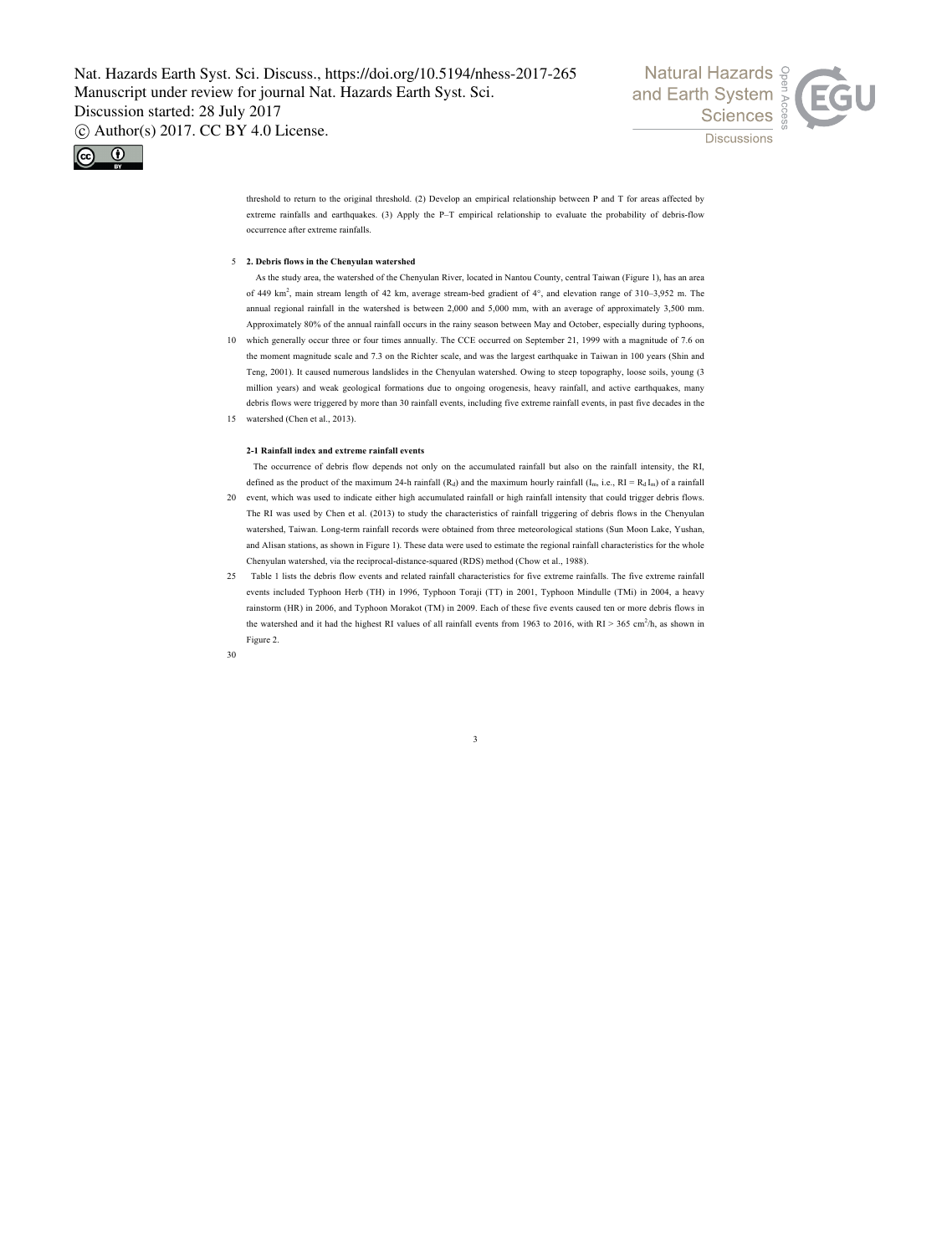Nat. Hazards Earth Syst. Sci. Discuss., https://doi.org/10.5194/nhess-2017-265 Manuscript under review for journal Nat. Hazards Earth Syst. Sci. Discussion started: 28 July 2017

c Author(s) 2017. CC BY 4.0 License.







Figure 1: Location of the Chenyulan watershed in central Taiwan.

Table 1: Debris-flow events and related rainfall characteristics for five extreme rainfalls in the Chenyulan watershed (Chen 5 et al., 2013)

| Extreme rainfall event | Date:                | $I_m$ (mm/h) | $R_d$ (mm) | $RI$ (cm <sup>2</sup> /h) |
|------------------------|----------------------|--------------|------------|---------------------------|
| Typhoon Herb (TH)      | July 31-Aug 01, 1996 | 71.6         | 1181.6     | 846.0                     |
| Typhoon Toraji (TT)    | July 29-30, 2001     | 78.5         | 5876       | 461.3                     |
| Typhoon Mindulle (TMi) | July 02-03, 2004     | 54.0         | 6814       | 368.0                     |
| Heavy rainstorm (HR)   | June 08-11, 2006     | 77.5         | 682.8      | 529.2                     |
| Typhoon Morakot (TM)   | Aug 06-11, 2009      | 85.5         | 1192.6     | 1019.7                    |

Note: N = total number of individual debris flows triggered by each rainfall event;  $I_m$ = maximum hourly rainfall in each rainfall event;  $R_d$  = maximum 24-h rainfall amount in each rainfall event;  $RI$  = rainfall index,  $RI = R_d I_m$ 

### **2-2 Variations in the rainfall index**

10 Extreme rainfall events and the CCE have been shown to affect the critical conditions required for the occurrence of debris flows, and the critical RI values for occurrence of debris flows have been classified into four categories (Chen et al., 2013), as shown in Figure 2, the periods before TH, between TH and CCE, between CCE and TMi, and between TMi and TM. These periods had critical RI values of approximately 165, 60, 2, and 100 cm<sup>2</sup>/h, respectively. These trends showed that TH caused numerous landslides and debris flows in the watershed, which reduced the critical rainfall threshold for debris flows

<sup>4</sup> 15 in subsequent years and the CCE significantly lowered the critical rainfall threshold for debris flow occurrence in the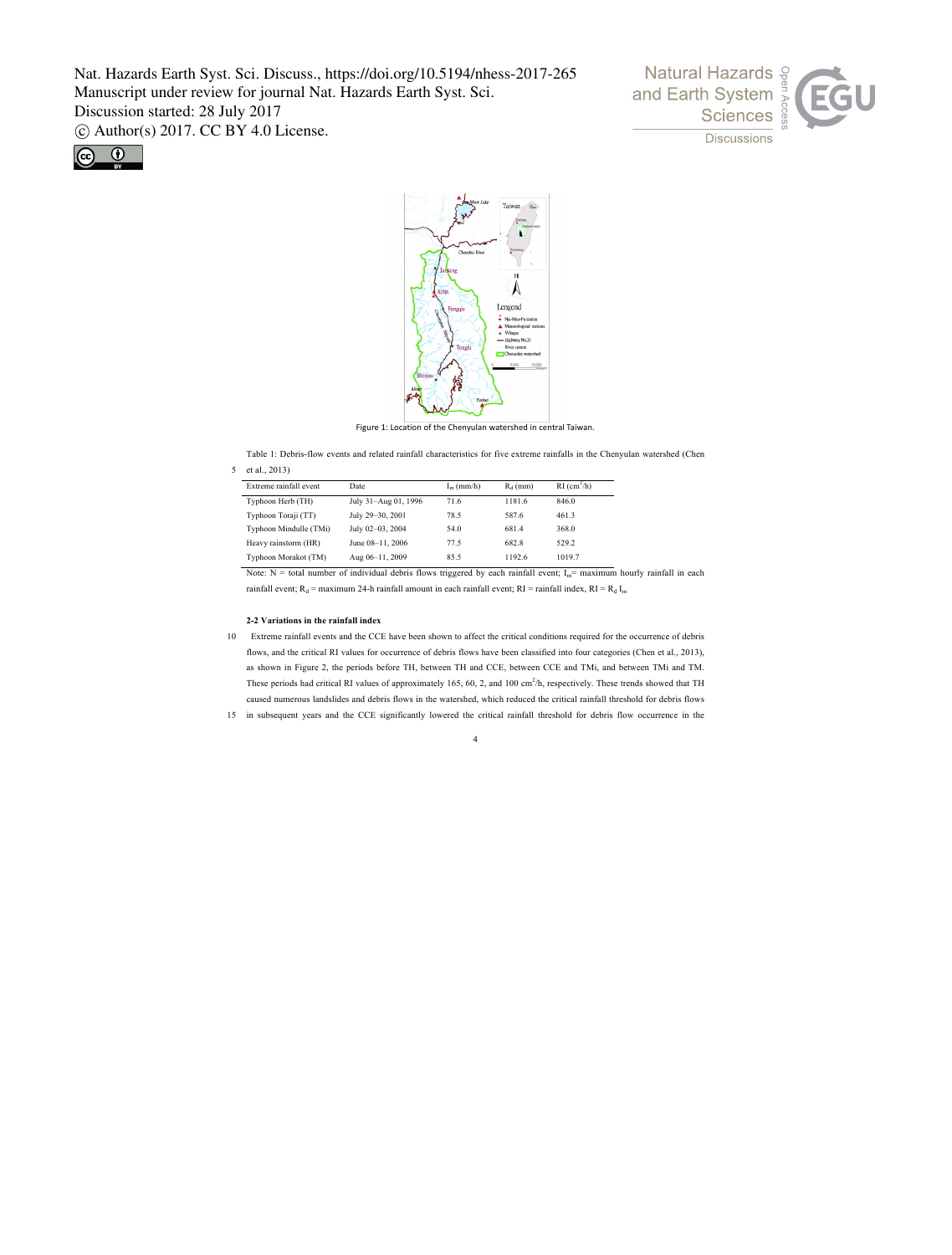



subsequent five years. After the CCE, the critical RI dropped sharply to approximately 2 cm<sup>2</sup>/h, which was 30 times lower than that before the CCE (critical  $RI = 60$  cm<sup>2</sup>/h). The results also showed that, approximately five years after the CCE, the critical RI gradually recovered from 2 cm<sup>2</sup>/h to 100 cm<sup>2</sup>/h (i.e., the critical RI between TMi and TM).



5 Figure 2: The variations in rainfall index (RI) for all rainfall events triggering debris flows between 1963 and 2016 in the Chenyulan watershed. The critical RI for debris flow occurrence in the years following the CCE was much smaller than those before the earthquake and five years after the earthquake. (Modified from Chen et al., 2013)

# **3. Variations in the rainfall index after extreme events**

- 10 The extreme events in the Chenyulan watershed included a severe earthquake, the CCE, and five extreme rainfalls (TH, TT, TMi, HR, and TM). The extreme rainfall events and the severe earthquake affected the critical condition for debris flow occurrence. Here, the variation ratio in RI (i.e., the index  $r_R$ ) was used to evaluate the affected period for the variation of RI after an extreme event.  $r_R$  is defined as  $RI_V/RI_o$ , in which  $RI_t$  is the value of the critical RI to trigger debris flow at the t years after an extreme event;  $RI_0$  is the critical RI unaffected by extreme events such as extreme rainfalls or the CCE, where  $RI_0$  =
- 15 165 cm<sup>2</sup>/h (i.e., the critical RI before TH), as shown in Figure 2.  $r_R < 1.0$  indicates that the critical RI to initiate debris flow is lower than that unaffected by extreme events.  $r_R = 1.0$  indicates that the critical RI after an extreme event is equal to that before TH  $(= 165 \text{ cm}^2/h)$ , and the critical RI has returned to that unaffected by extreme events.

 Table 2 shows the estimated period of time t from the time of an extreme event, including TH, CCE, TT, TMi, HR, or TM, and the  $r_R$  value between extreme events. Data on the  $r_R$  value corresponding with time t between extreme events are plotted

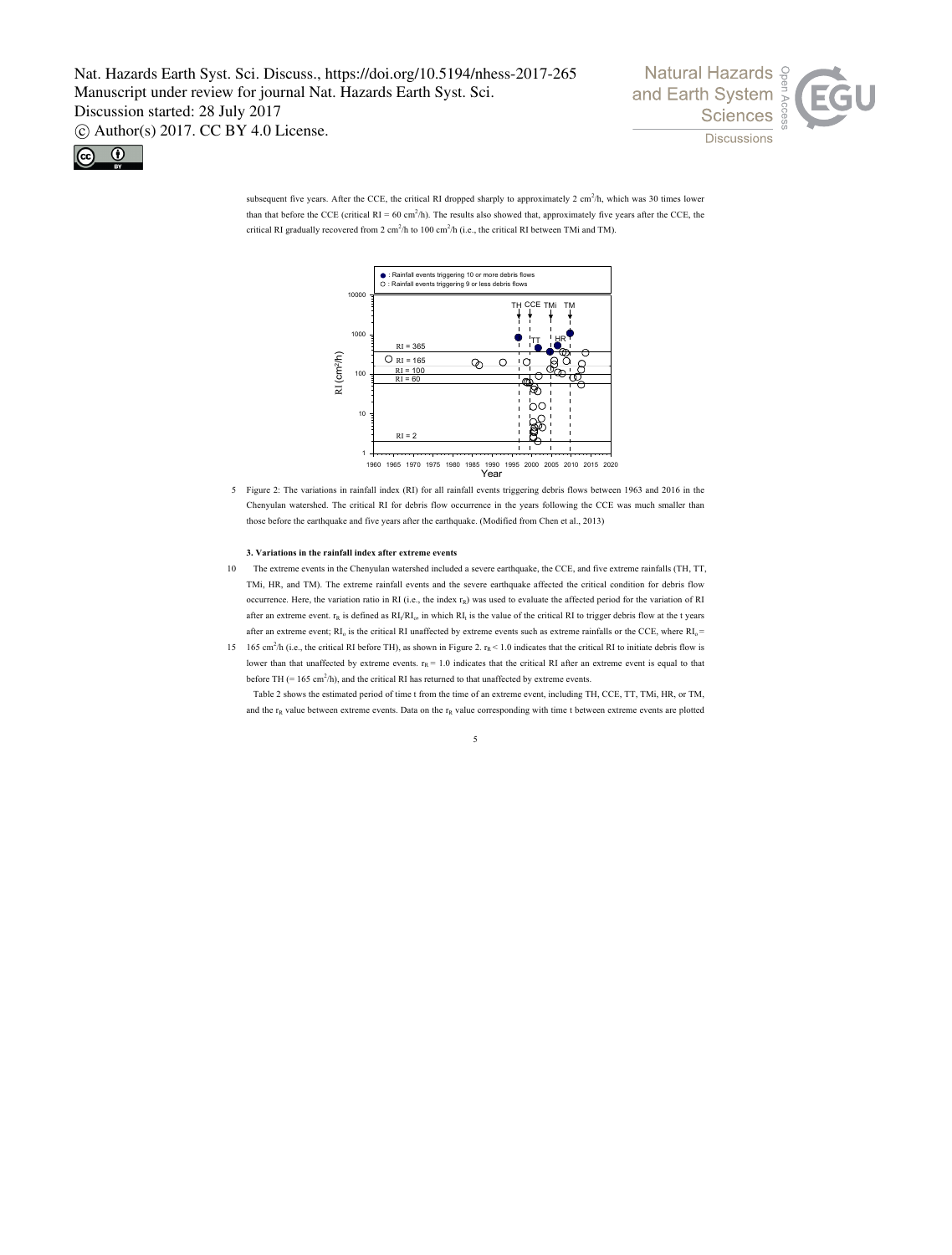



in Figure 3. The empirical curve, determined from the lower bound of the data, at each extreme event could be obtained Furthermore, two empirical parameters, the initial stage of  $r<sub>R</sub>$  ( $r<sub>R0</sub>$ ) and the recovery period ( $t<sub>o</sub>$ ), could be obtained from the empirical curve. t<sub>o</sub> represents the period for the critical RI affected by an extreme rainfall, which can be determined from an estimation of the required period for  $r_R$  to change from the initial value at  $r_{R0}$  (< 1) to  $r_R = 1$ . For example, one can obtain  $r_{R0}$ 

- $5 = 0.8$  and  $t_0 = 1.2$  years for RI = 368 cm<sup>2</sup>/h driven by the extreme rainfall of TMi, and  $r_{R0} = 0.65$  and  $t_0 = 2.3$  years for RI = 529 cm<sup>2</sup>/h driven by HR. Each curve showed that r<sub>R</sub> at the initial stage (t = 0), r<sub>Ro</sub>, was the lowest (with r<sub>R</sub> < 0) and r<sub>R</sub> gradually increased with increasing t.  $r_R < 0$  indicates that that the critical RI after an extreme event is lower than RI<sub>0</sub>, and the lowered value depends on the RI value driven by extreme rainfall. Among the empirical curves, the lowest rRo was caused by the CCE, as shown the dash line in Figure 3. The recovery period  $t_0$  affected by CCE was approximately 5 years that agreed
- 10 with the results of Chen (2011). The impact of the CCE on the critical RI was more significant than those of the extreme rainfalls.

Figure 4 shows the relationship between  $r_{R0}$  and RI and the relationship between t<sub>o</sub> and RI. The recovery period (t<sub>o</sub>) was between 1 and 3 years and depended on RI.  $r_{R0}$  decreased and  $t_0$  increased with increasing RI, indicating that a rainfall event

15 with a higher RI resulted in a decrease in the critical RI and longer period affected by the extreme rainfall. Understanding the empirical relationships for  $r_{R0}$  and  $t_0$  against RI are helpful for modifying the criteria of debris flow warnings after suffering extreme rainfalls in the Chenyulan watershed. For example,  $r_{R0}$  = 0.4 and  $t_o$  = 3.2 years when an extreme rainfall with RI = 900 cm<sup>2</sup> /h based on the curves showed in Figure 4. This indicates that the critical RI after an extreme rainfall event could be modified to 40% of the original criteria ( $RI_0 = 165$  cm<sup>2</sup>/h) to  $RI = 66$  cm<sup>2</sup>/h, and the period of critical RI could be lowered to

<sup>20</sup> approximately three years.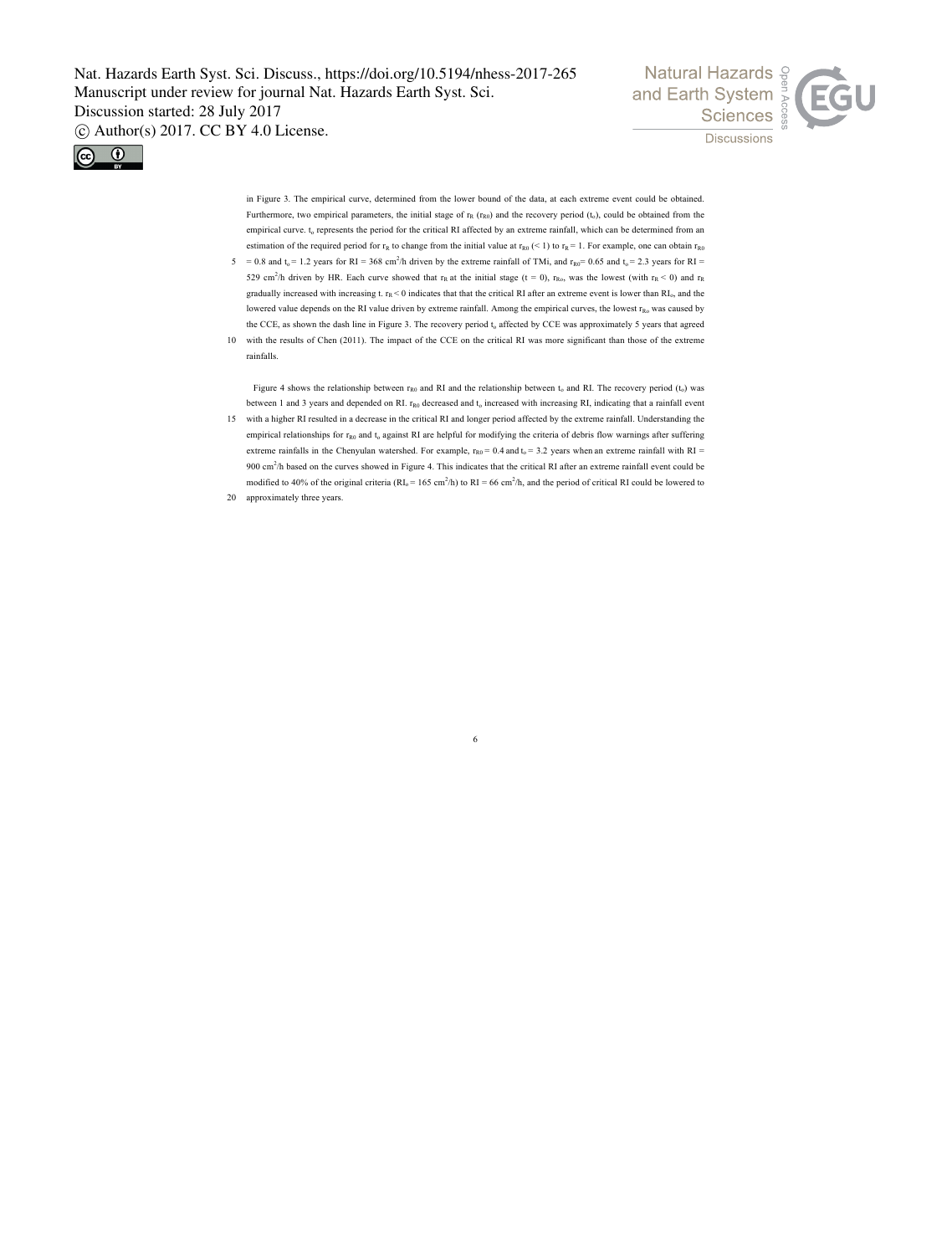



Table 2: Debris flow events and related rainfall characteristics between extreme rainfalls and the Chi-Chi earthquake (CCE) in the Chenyulan watershed between 1996 and 2016

| Year | Date of        | Name of the            | $I_m$  | R,     | RI             | t    | $r_{R}$ | Analysis   |
|------|----------------|------------------------|--------|--------|----------------|------|---------|------------|
|      | the event      | event                  | (mm/h) | (mm)   | $(cm^2/h)$     | (y)  |         | range      |
| 1996 | July 31-Aug 01 | <b>Typhoon Herb</b>    | 71.6   | 1181.6 | 846            |      |         | TH         |
| 1998 | June 07-08     | Rainstorm              | 28.1   | 227.8  | 64             | 1.85 | 0.39    |            |
| 1998 | Aug 04-05      | <b>Typhoon Otto</b>    | 64.6   | 311.7  | 201.4          | 2.01 | 1.22    | (1)        |
| 1998 | Oct 15-16      | Typhoon Zeb            | 24.6   | 251    | 61.7           | 2.21 | 0.37    |            |
| 1999 | May 27-28      | Rainstorm              | 24.3   | 254.3  | 61.8           | 2.83 | 0.37    |            |
| 1999 | Sep 21         | Chi-Chi earthquake     |        |        |                |      |         | <b>CCE</b> |
| 2000 | Apr 1          | Rainstorm              | 20     | 75.1   | 15             | 0.53 | 0.09    |            |
| 2000 | Apr 25         | Rainstorm              | 8.4    | 30.6   | 2.6            | 0.59 | 0.02    |            |
| 2000 | Apr 28-29      | Rainstorm              | 7.9    | 78.2   | 6.2            | 0.61 | 0.04    |            |
| 2000 | May 2          | Rainstorm              | 8.1    | 30.6   | 2.5            | 0.61 | 0.02    |            |
| 2000 | June 12-14     | Rainstorm              | 18     | 228.1  | 41.1           | 0.73 | 0.25    |            |
| 2000 | July 18        | Rainstorm              | 12.7   | 30     | 3.8            | 0.82 | 0.02    | (2)        |
| 2000 | July 22        | Rainstorm              | 16.3   | 20.7   | 3.4            | 0.84 | 0.02    |            |
| 2000 | Aug 5          | Rainstorm              | 11.6   | 38.8   | 4.5            | 0.87 | 0.03    |            |
| 2000 | Aug 22-23      | <b>Typhoon Bilis</b>   | 20.6   | 234.5  | 48.3           | 0.92 | 0.29    |            |
| 2001 | Jun 5          | Rainstorm              | 7.5    | 27     | $\overline{2}$ | 1.71 | 0.01    |            |
| 2001 | June 14-15     | Rainstorm              | 18.4   | 200.1  | 36.8           | 1.73 | 0.22    |            |
| 2001 | July 29-30     | Typhoon Toraji         | 78.5   | 587.6  | 461.3          |      |         | <b>TT</b>  |
| 2001 | Aug 10         | Rainstorm              | 22.4   | 22.4   | 5              | 0.03 | 0.03    |            |
| 2001 | Sep 17         | Typhoon Nari           | 35.7   | 252.5  | 90.1           | 0.13 | 0.55    |            |
| 2002 | May 31         | Rainstorm              | 14.4   | 53     | 7.6            | 0.84 | 0.05    | (3)        |
| 2002 | July 03-04     | Rainstorm              | 13.3   | 117.9  | 15.7           | 0.93 | 0.10    |            |
| 2002 | Aug 12         | Rainstorm              | 17.1   | 26.5   | 4.5            | 1.03 | 0.03    |            |
| 2004 | July 02-03     | Typhoon Mindulle       | 54     | 681.4  | 368            |      |         | TMi        |
| 2004 | Aug 23-25      | Typhoon Aere           | 35     | 385.4  | 134.9          | 0.14 | 0.82    |            |
| 2005 | Aug 04-05      | Typhoon Matsa          | 42.3   | 411.9  | 174.2          | 1.09 | 1.06    | (4)        |
| 2005 | Aug 31-Sep 01  | Rainstorm              | 44.3   | 495    | 219.3          | 1.16 | 1.33    |            |
| 2006 | June 08-11     | Heavy Rainstorm        | 77.5   | 682.8  | 529.2          |      |         | <b>HR</b>  |
| 2006 | July 13-15     | <b>Typhoon Bilis</b>   | 29.9   | 371.7  | 111.1          | 0.09 | 0.67    |            |
| 2007 | Aug 17-20      | <b>Typhoon Sepat</b>   | 31.6   | 328.4  | 103.8          | 1.19 | 0.63    |            |
| 2007 | Oct 06-07      | Typhoon Krosa          | 54.3   | 669.4  | 363.5          | 1.32 | 2.20    | (5)        |
| 2008 | July 17-18     | Typhoon Kalmaegi       | 67.2   | 515.7  | 346.6          | 2.10 | 2.10    |            |
| 2008 | Sep 12-15      | Typhoon Sinlaku        | 35     | 612.4  | 214.3          | 2.26 | 1.30    |            |
| 2009 | Aug 06-11      | <b>Typhoon Morakot</b> | 85.5   | 1192.6 | 1019.7         |      |         | TM         |
| 2010 | May 23-24      | Rainstorm              | 35.8   | 227.2  | 81.3           | 0.78 | 0.49    |            |
| 2011 | July 17-20     | Rainstorm              | 33.6   | 256.2  | 86.1           | 1.94 | 0.52    |            |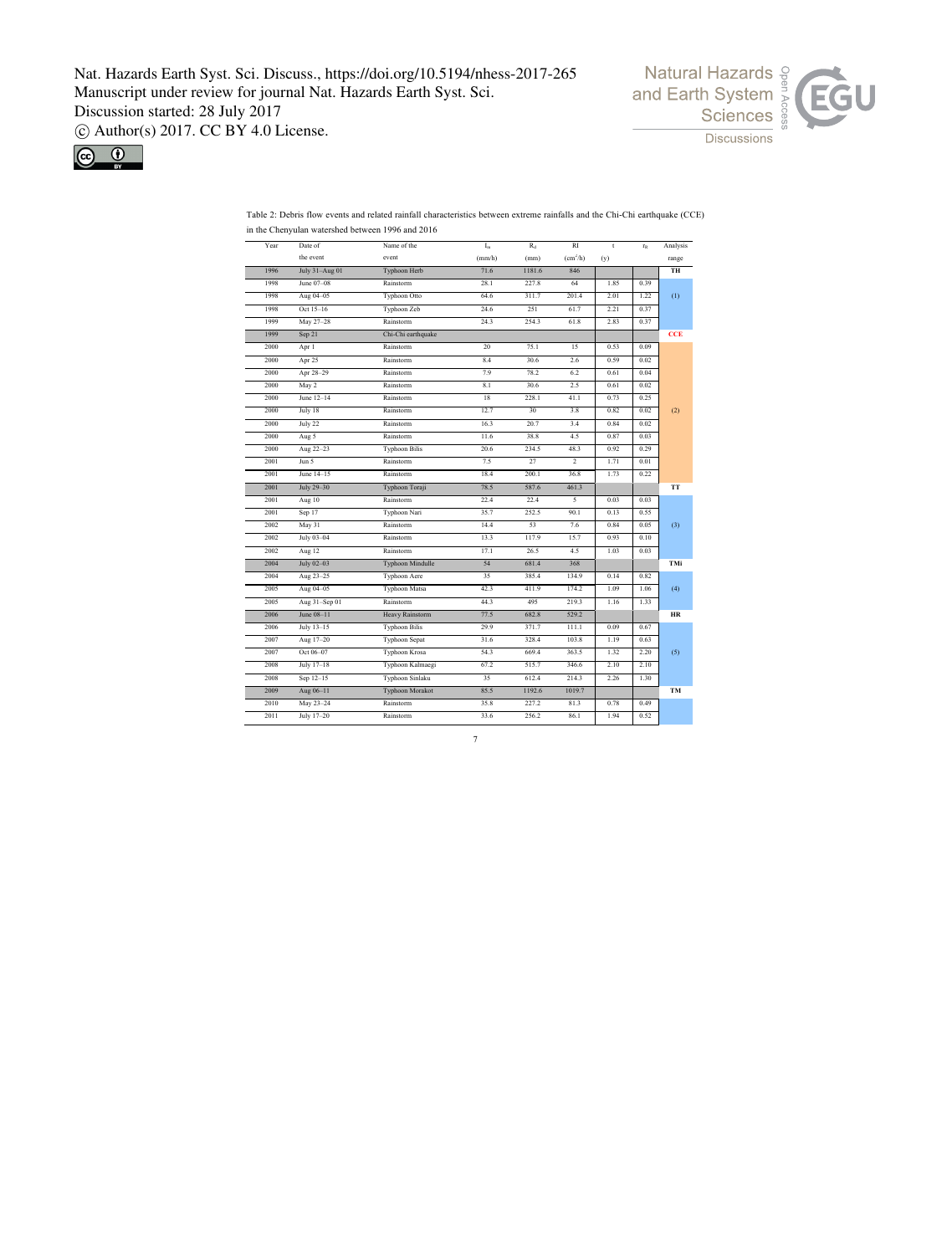



| 2011  | Aug 28-31            | Typhoon Nanmadol      | 8.6  | 93.5  | 8     | 2.06 | 0.05 |     |
|-------|----------------------|-----------------------|------|-------|-------|------|------|-----|
| 2012  | June 9-12            | Rainstorm             | 33.6 | 384.6 | 129.2 | 2.84 | 0.78 | (6) |
| 2012  | June 18-21           | Typhoon Talim         | 22.2 | 243.4 | 54    | 2.86 | 0.33 |     |
| 2012  | Aug $1-3$            | Typhoon Saola         | 36.4 | 502.2 | 182.8 | 2.98 | 1.11 |     |
| 2013  | July 12-13           | <b>Typhoon Soulik</b> | 52.4 | 661.7 | 346.7 | 3.92 | 2.10 |     |
| 2013  | Aug 21-23            | Typhoon Trami         | 40.8 | 455.3 | 185.8 | 4.03 | 1.13 |     |
| ~2016 | No debris flow event |                       |      |       |       |      |      |     |

Notes:  $I_m$  = maximum hourly rainfall during each rainfall event;  $R_d$  = maximum 24-h rainfall amount during each rainfall event; RI = rainfall index, RI = R<sub>d</sub>  $I_m$ ; t = the estimated period from the time of an extreme event;  $r_R$  = the variation ratio in RI,  $r_R$  = RI/RI<sub>o</sub> where RI<sub>t</sub> is the value of critical RI required to trigger debris flow at t years after an extreme event; RI<sub>o</sub>= the critical RI unaffected by extreme events such as extreme rainfalls or the CCE, RI<sub>o</sub>= 165 cm<sup>2</sup>/h (the critical RI before TH); (1) = data between TH and CCE; (2) = data between CCE and TT; (3) = data between TT and TMi; (4) = data between TMi and

5 HR;  $(5)$  = data between HR and TM;  $(6)$  = data after TM.



Figure 3: Relationship between the variation ratio in RI  $(r_R)$  at the initial stage  $(r_{R0})$  and the period after an extreme rainfall (t)

8

10 for the RI driven by an extreme rainfall event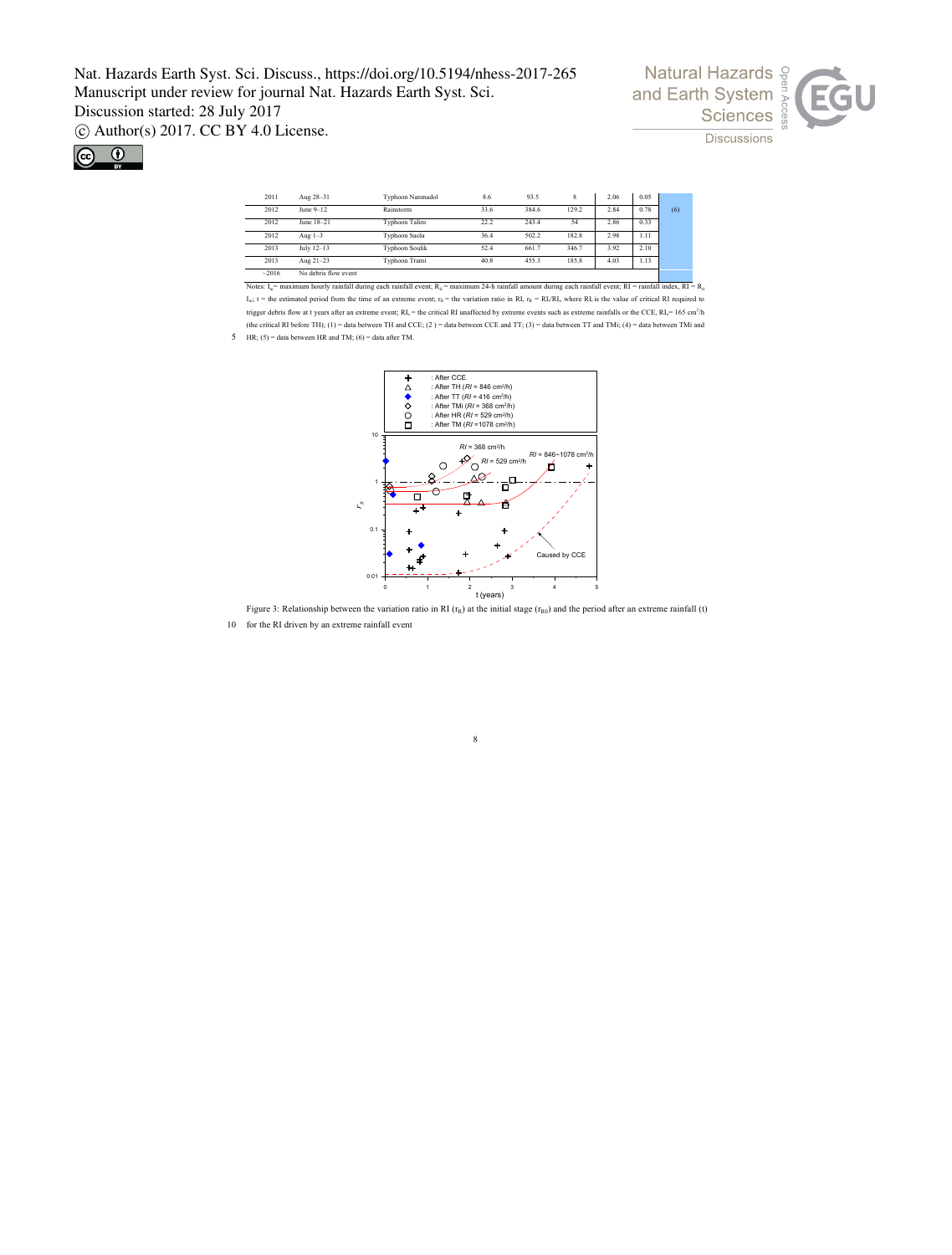Nat. Hazards Earth Syst. Sci. Discuss., https://doi.org/10.5194/nhess-2017-265 Manuscript under review for journal Nat. Hazards Earth Syst. Sci. Discussion started: 28 July 2017

c Author(s) 2017. CC BY 4.0 License.







Figure 4: Relationship between the variation ratio in RI ( $r_R$ ) at initial stage ( $r_{R0}$ ) and the RI and the relationship between the recovery period (to) and RI

#### **4. Relationship between the probability of debris flow occurrence and return period**

 Return period T is the average interval in years between events equaling or exceeding a certain magnitude. T responds the long-term hydrological characteristics of an area and is useful for hydrological or hydraulic design. Therefore, the RI 10 associated with T was determined, and the relationship between the probability of debris flow occurrence and T was

developed.

5

# **4-1 Return period of rainfall**

 Many methods, such as the formulas by Weibull, Jenkinson, and Gringorten, the computational methods, as well as the modified Gumbel method, have been used to evaluate the return period T of rainfall (Makkonen, 2006). The Weibull

15 formula was used to estimate T for the rainfall of annual maximum series in this study because it can predict much shorter return periods of extreme events than the other methods (Makkonen, 2006). T can be estimated by the Weilbull formula as

9

 $T = (n+1) / m$  (1)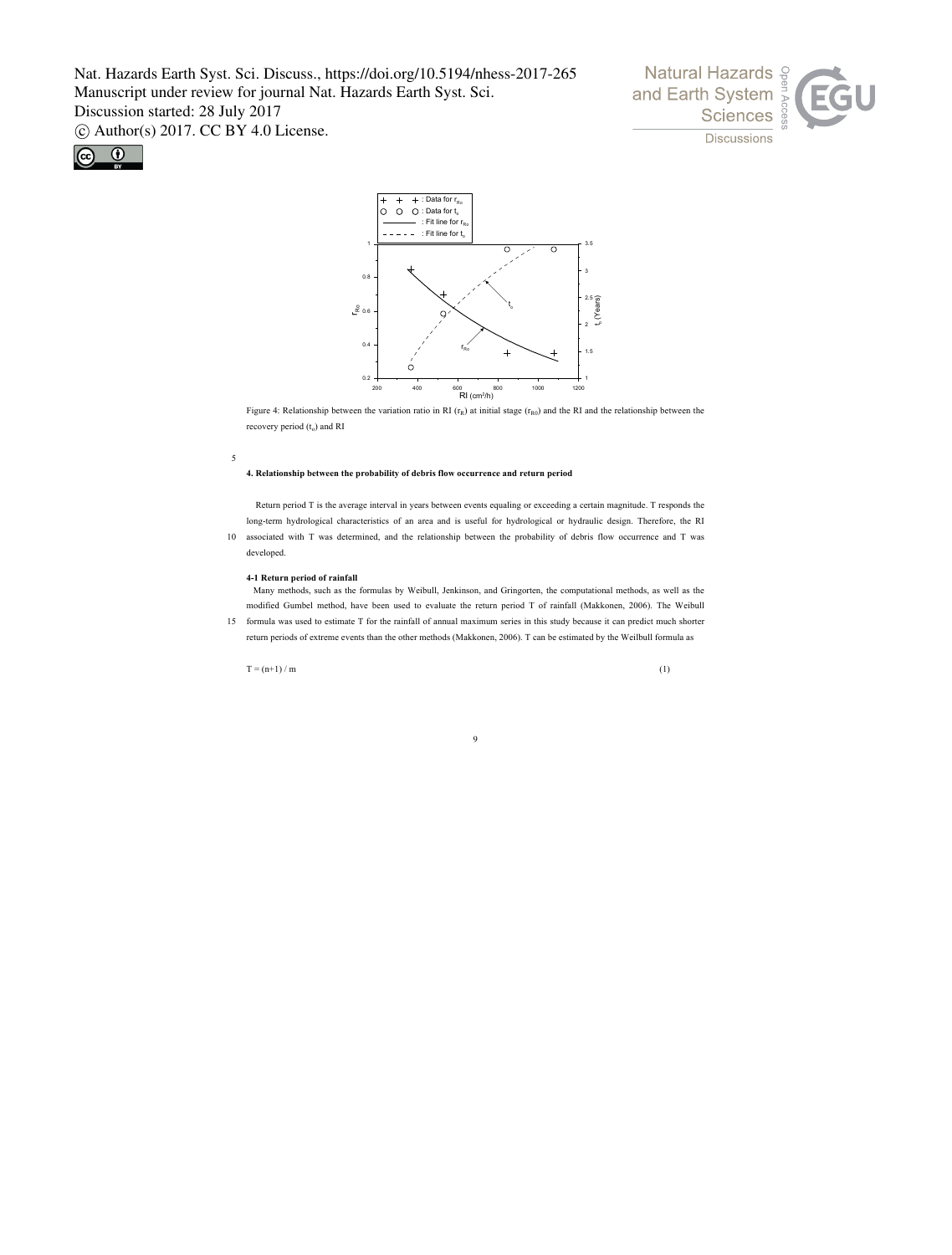



Where n refers to the number of years in the record and m is the rank of a value in a list ordered by descending magnitude. The RI data of the annual maximum series collected in the Chenyulan watershed between 1960 and 2016 were used to determine T. Figure 5 shows the relationship between RI and T, which can be expressed as

| 5 RI = 180 (T-0.98) <sup>0.44</sup> | (2a) |
|-------------------------------------|------|
| or                                  |      |

 $T = (RI/180)^{2.27} + b$  (2b)

10

Eq. (2a) or (2b) provide good estimates of RI with T values of less than 50 years. Debris flows could be triggered at lower RI values, corresponding with lower T values for rainfall events within five years after the CCE, as shown by the cross symbols in Figure 5. Five extreme rainfall events, TMi, TT, HR, TH, and TM, are also shown in Figure 5. Excluding TMi and TT, affected by the CCE (within five years after the CCE), the extreme events mostly

15 had T values exceeding 10 years. The T value for the critical RI affected by the CCE was approximately 1 years, much smaller than that affected by extreme events.



Figure 5: The relationship between the rainfall index (RI) and the return period (T) in the Chenyulan watershed. 20

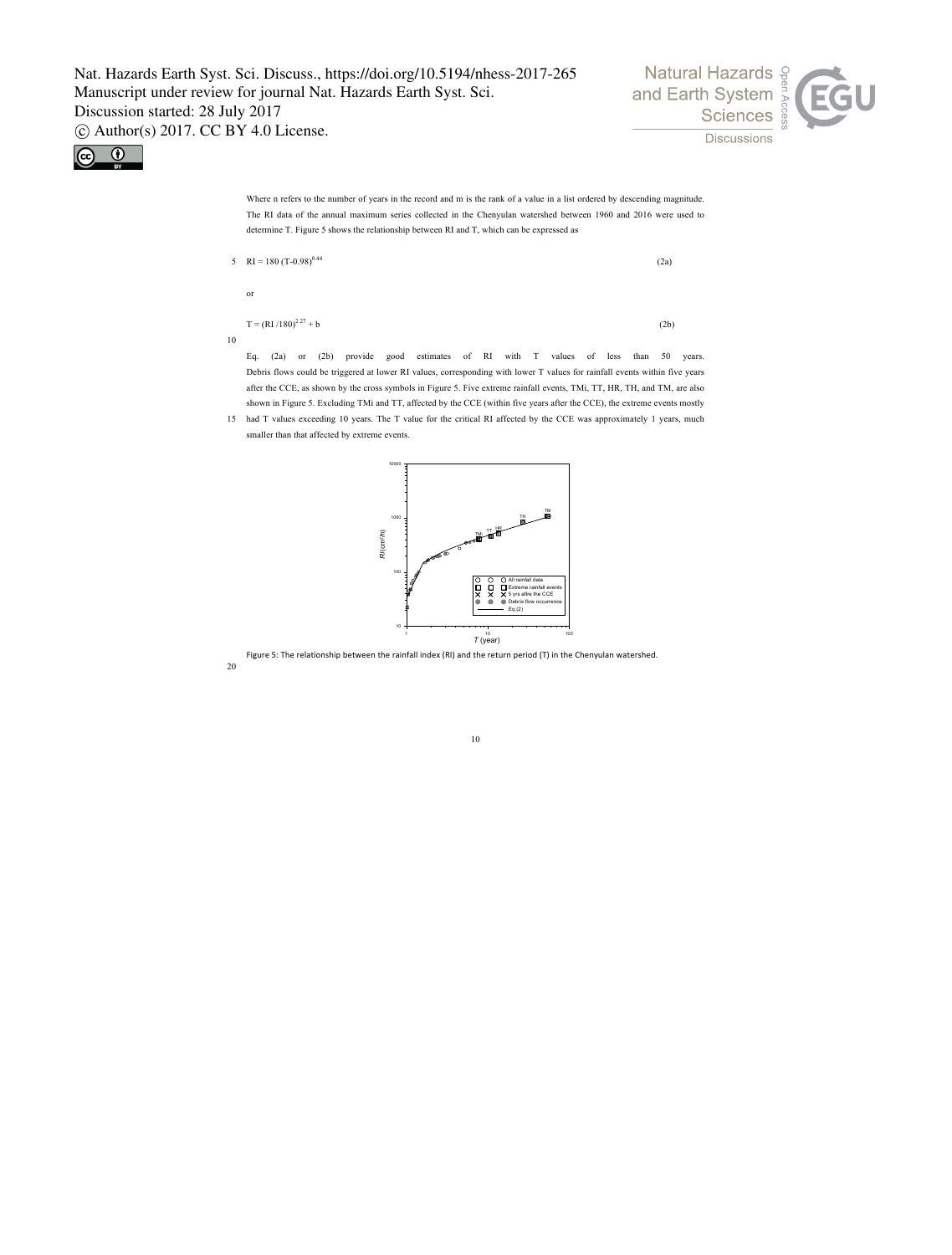



# **4-2 Probability of debris flow occurrence**

The P of debris flow occurrence for a rainfall event greater than a value of RI can be calculated by the number  $(N_D)$  of rainfall events that have triggered debris flows divided by the number (N<sub>R</sub>) of rainfall events, where  $P = N_D/N_R$ . Hence, the P 5 for a rainfall event with given RI or T values corresponding to RI (based on the data in Figure 5) could be determined. Four

- empirical curves of P versus RI or T based on different periods were developed. The four periods were: (i) the CCE-affected period (CCEAP), (ii) the extreme rainfall-affected period (ERAP), (iii) the whole period (WP) between 1985 and 2016, and (iv) the WP excluding CCEAP and ERAP. After the CCE, the critical RI dropped sharply to approximately  $2 \text{ cm}^2/\text{h}$ , which was 30 times lower than that before the CCE (critical  $RI = 60$  cm<sup>2</sup>/h) (Figure 2). The CCE significantly lowered the critical
- 10 rainfall threshold for debris flow occurrence in the subsequent five years (Chen, 2011; Chen et al., 2013). Hence, the CCEAP was considered to be the period of five years after the CCE. Because the critical RI of debris flow occurrence was affected by extreme rainfalls and the affected periods could be reach three years (Figure 4), data within three years after extreme rainfalls were selected to develop the relationship of P versus RI or T for the ERAP. Finally, the WP considered the data of whole period (1985–2016), including CCEAP and ERAP.
- 15 Figure 6 shows the relationships between P and T for the four periods, which can be expressed in the form of a logistic function (Hosmer and Lemeshow, 2000)

 $\frac{1}{1+e^{-t}}$  $P = \frac{P}{1 + e^{-(a+\beta T)}}$  (3)

Where  $\alpha$  and  $\beta$  are empirical coefficients that can be determined by fitting the given data. The empirical coefficients  $\alpha$  and  $\beta$  at for the four periods are listed in Table 3.

 $20$ 

Table 3: Empirical coefficients of  $\alpha$  and  $\beta$  at in the four studied periods

| Period                                         | α       |      |
|------------------------------------------------|---------|------|
| I. Whole period (WP) (1985-2016)               | -111    | 0.98 |
| II. Chi-Chi earthquake-affected period (CCEAP) | $-500$  | 48.5 |
| III. Extreme rainfall-affected period (ERAP)   | $-397$  | 3.89 |
| IV. WP excluding CCEAP and ERAP                | $-0.95$ | 0.78 |

The fitted curve of the P–T relationship for WP was similar to that of WP excluding CCEAP and ERAP. Because WP used long-term data between 1985 and 2016, excluding the short-term data of CCEAP and ERAP to develop the P–T relationship,

25 there is no obvious difference. Meanwhile, P rose significantly after an extreme rainfall event or the CCE at the same T or under the same rainfall condition. In particular, the P value affected by CCE was markedly higher than that affected by extreme rainfalls. The benefits of developing the P–T relationship (Figure 5) include that P values can be evaluated at

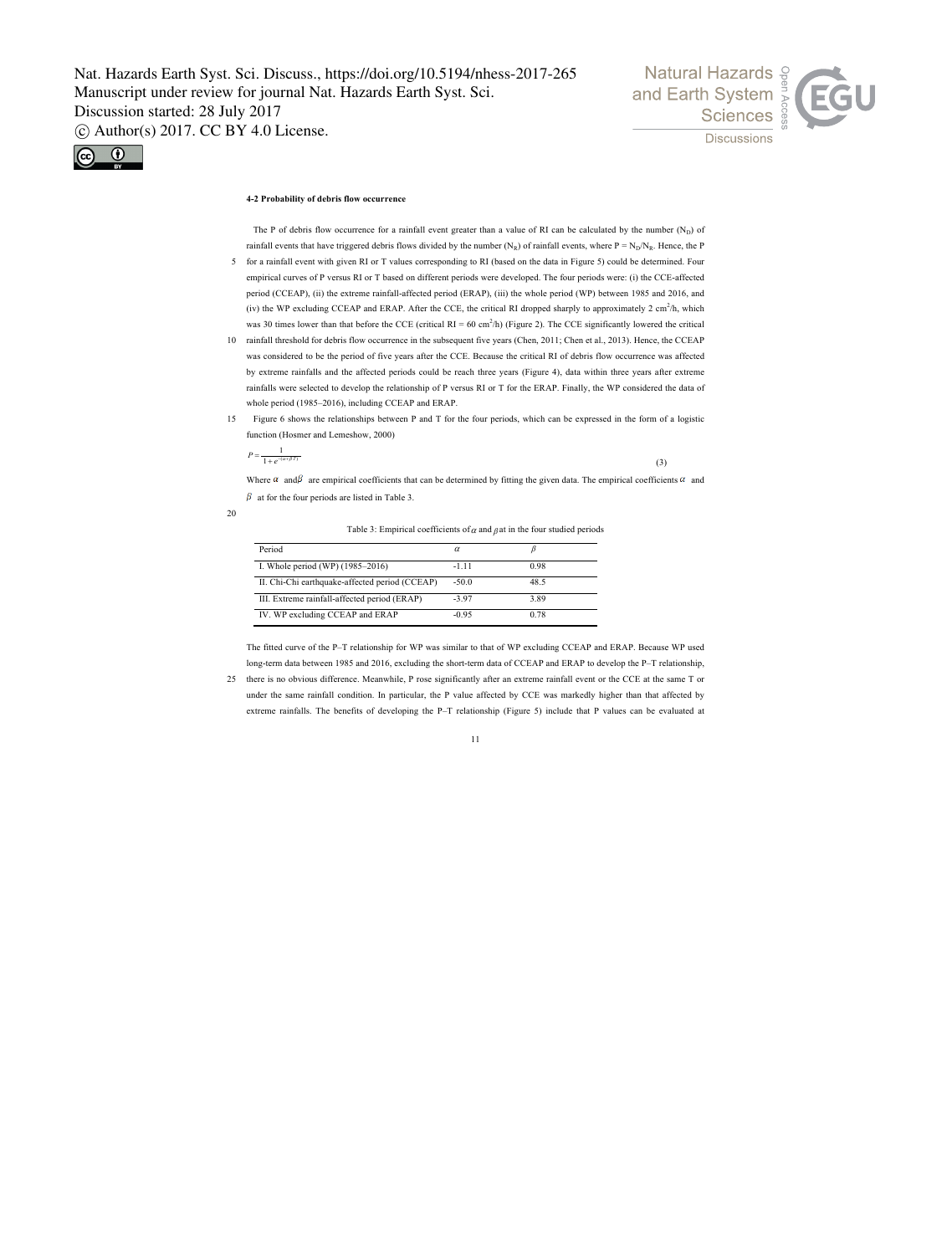



various T values (or different rainfall conditions) to understand how P is affected by the CCE or extreme rainfall. For example,  $P = 59\%$  at T = 1.5yr (see black curve in Figure 6), while P increases to 87% after an extreme rainfall event (see blue curve) and  $P = 100\%$  after the CCE (see red curve).



Figure 6: The P–T relationship for the Chi-Chi earthquake-affected period (CCEAP), extreme rainfall-affected period (ERAP), the whole period (WP), and the WP excluding the CCEAP and ERAP

# **5. Application of the empirical model**

10

15

1

5

The heavy rainfall brought by TM in August 2009 had a maximum hourly rainfall of 123 mm and 48-h rainfall of 2,361 mm (measured at Alishan rainfall station), which caused numerous debris flows that buried more than 20 houses in Shenmu, Tongfu, and Xinyi villages (Chen et al., 2011) in the Chenyulan watershed. The relationship between P and T were applied to evaluate the probability of debris flow occurrence after recent rainfall events, such as TM.

The P-T relationship of the WP is  
\n
$$
P = \frac{1}{1 + e^{1.1 + 0.98T}}
$$
\nand the P-T relationship of the ERAP is  
\n
$$
P = \frac{1}{1 + e^{3.97 - 3.89T}}
$$
\n(5)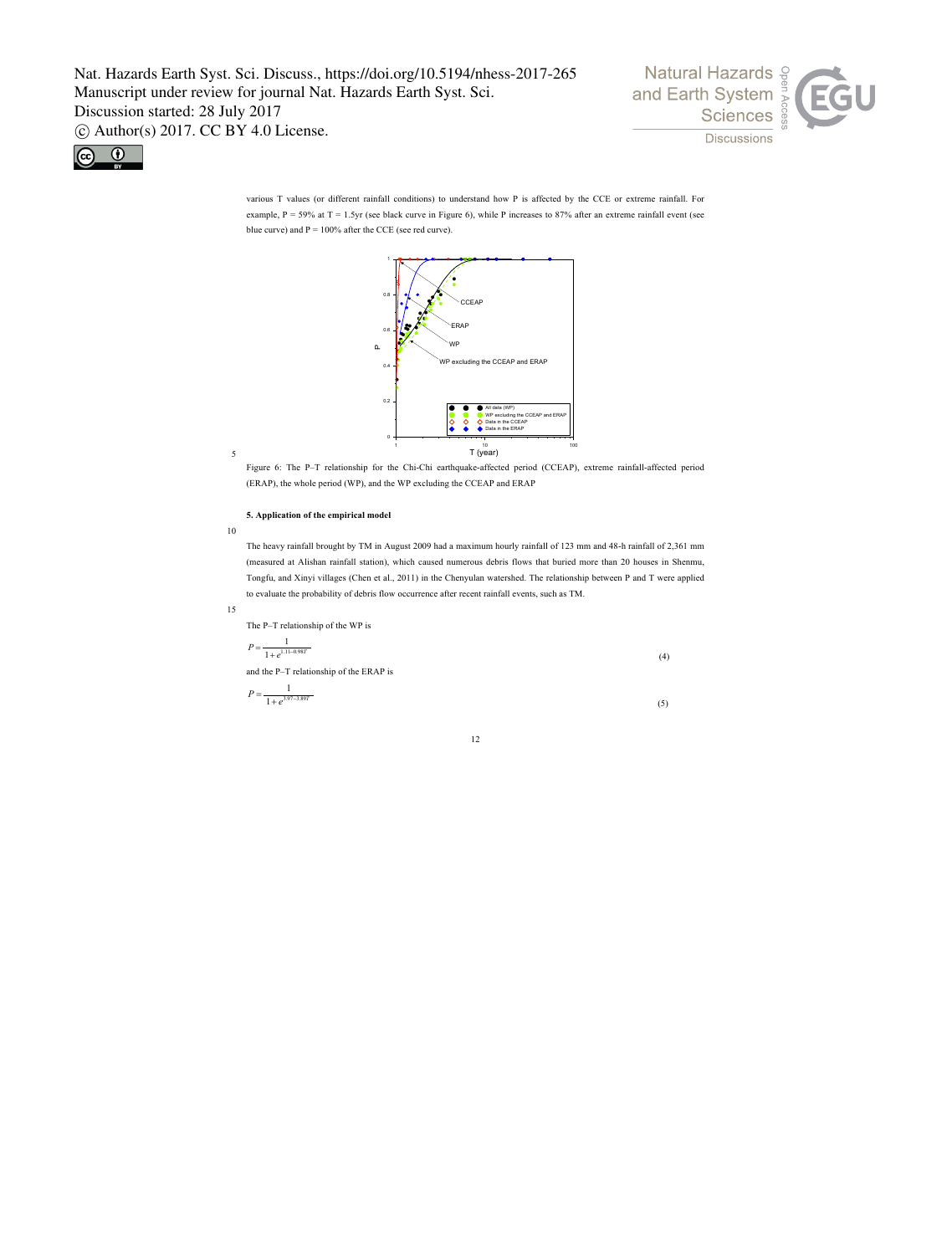Nat. Hazards Earth Syst. Sci. Discuss., https://doi.org/10.5194/nhess-2017-265 Manuscript under review for journal Nat. Hazards Earth Syst. Sci. Discussion started: 28 July 2017

c Author(s) 2017. CC BY 4.0 License.





where T is associated with RI and can be expressed by Eq. (2), i.e.,  $T = (R/I180)^{2.27} + 0.98$ . The probability of debris flow occurrence can be determined when RI is given according to Eq. (4) or Eq. (5).

However, the two equations were developed based on different periods and different data sets, and the valid conditions for the two equations may not be identical. Eq. (4) predominantly reflects the long-term characteristics of debris flow occurrence,

5 and cannot reflect the short-term characteristic caused by extreme events. In contrast, Eq. (5) focuses on the influence of extreme rainfall events. Hence, field data of debris flow occurrence and rainfall between 2012 and 2014 were collected to assess the proposed equations.

 Figure 7 shows the variation in the predicted P (blue line) by Eq. (4) from 2012 to 2014, and the peaks labeled with "OCC" in the figure represent debris flow events. There were five debris flow events (Table 4) and most data, four of five, were

10 reasonably predicted by Eq. (4), that four predicted P are exceeding 50%. One debris flow event during Typhoon Talim was not predicted successfully in association with the events occurring within three years after the extreme rainfall event TM. The RI for debris flow occurrence decreased in the early stage after the extreme rainfall event owing to the fact that extreme rainfalls result in large amounts of loose debris in gullies and on slopes. When the P–T relationship in ERAP (Eq. (5)) was used, instead of Eq. (4), the predicted P (red line) with P > 50% was in agreement with the field data of debris flow 15 occurrence.

13

| 2012 and 2014 |             |                       |              |            | Table 4: Five debris flow events in the Chenyulan watershed after the extreme rainfall event of Typhoon Morakot between |
|---------------|-------------|-----------------------|--------------|------------|-------------------------------------------------------------------------------------------------------------------------|
| Year          | Date        | Rainfall event        | $I_m$ (mm/h) | $R_d$ (mm) | $RI$ (cm <sup>2</sup> /h)                                                                                               |
| 2012          | June $9-12$ | Rainstorm             | 33.6         | 384.6      | 129.2                                                                                                                   |
| 2012          | June 18-21  | Typhoon Talim         | 22.2         | 243.4      | 54                                                                                                                      |
| 2012          | Aug $1-3$   | Typhoon Saola         | 36.4         | 502.2      | 182.8                                                                                                                   |
| 2013          | July 12-13  | <b>Typhoon Soulik</b> | 52.4         | 661.7      | 346.7                                                                                                                   |
| 2013          | Aug $21-23$ | Typhoon Trami         | 40.8         | 455.3      | 185.8                                                                                                                   |
|               |             |                       |              |            |                                                                                                                         |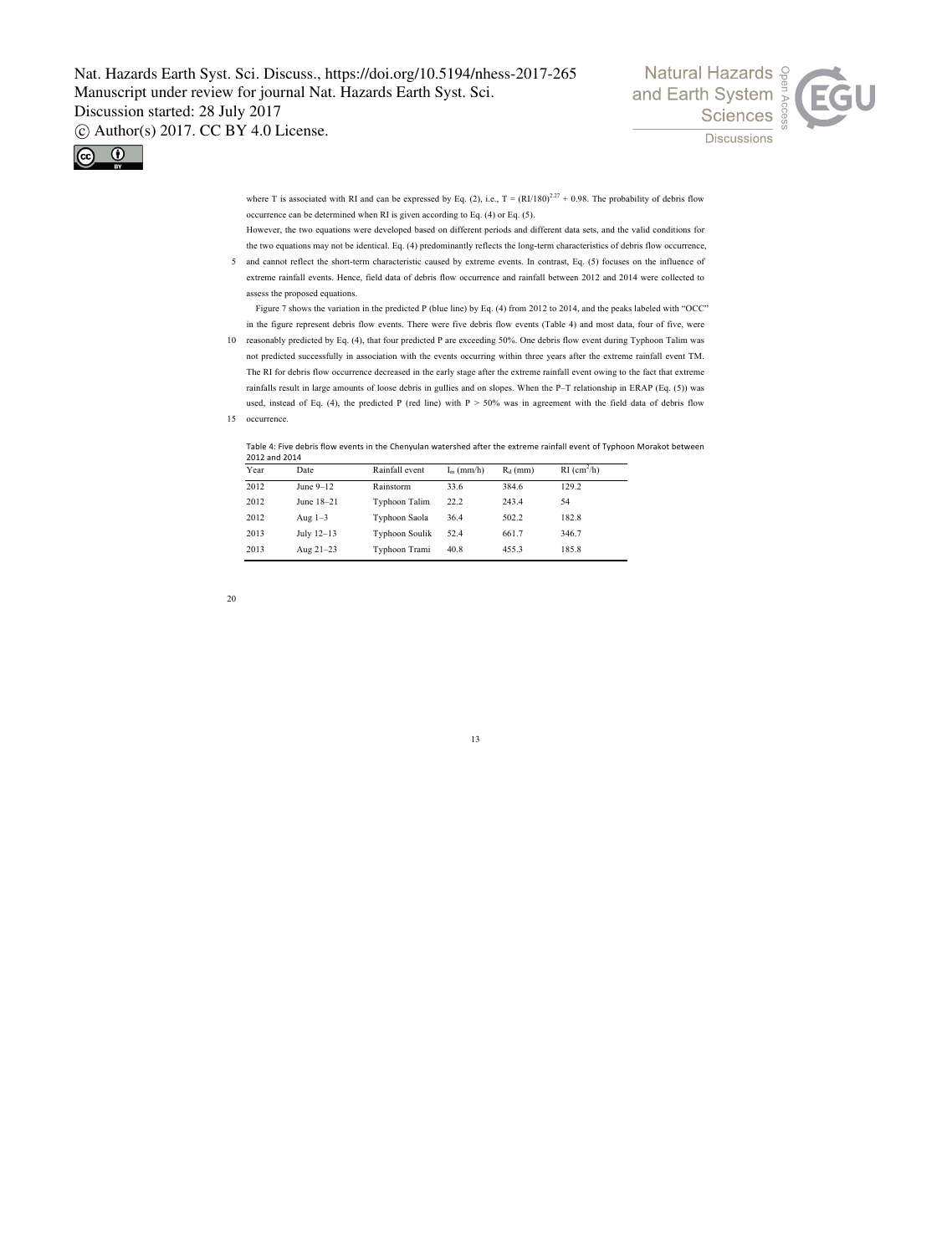





Figure 7: Application of the probabilistic model of debris flow occurrence in the whole period in the Chenyulan watershed between 2012 and 2014.



5 Figure 8: Probabilistic model of debris flow occurrence in the whole period (WP) compared with that in the rainfall-affected<br>period (ERAP)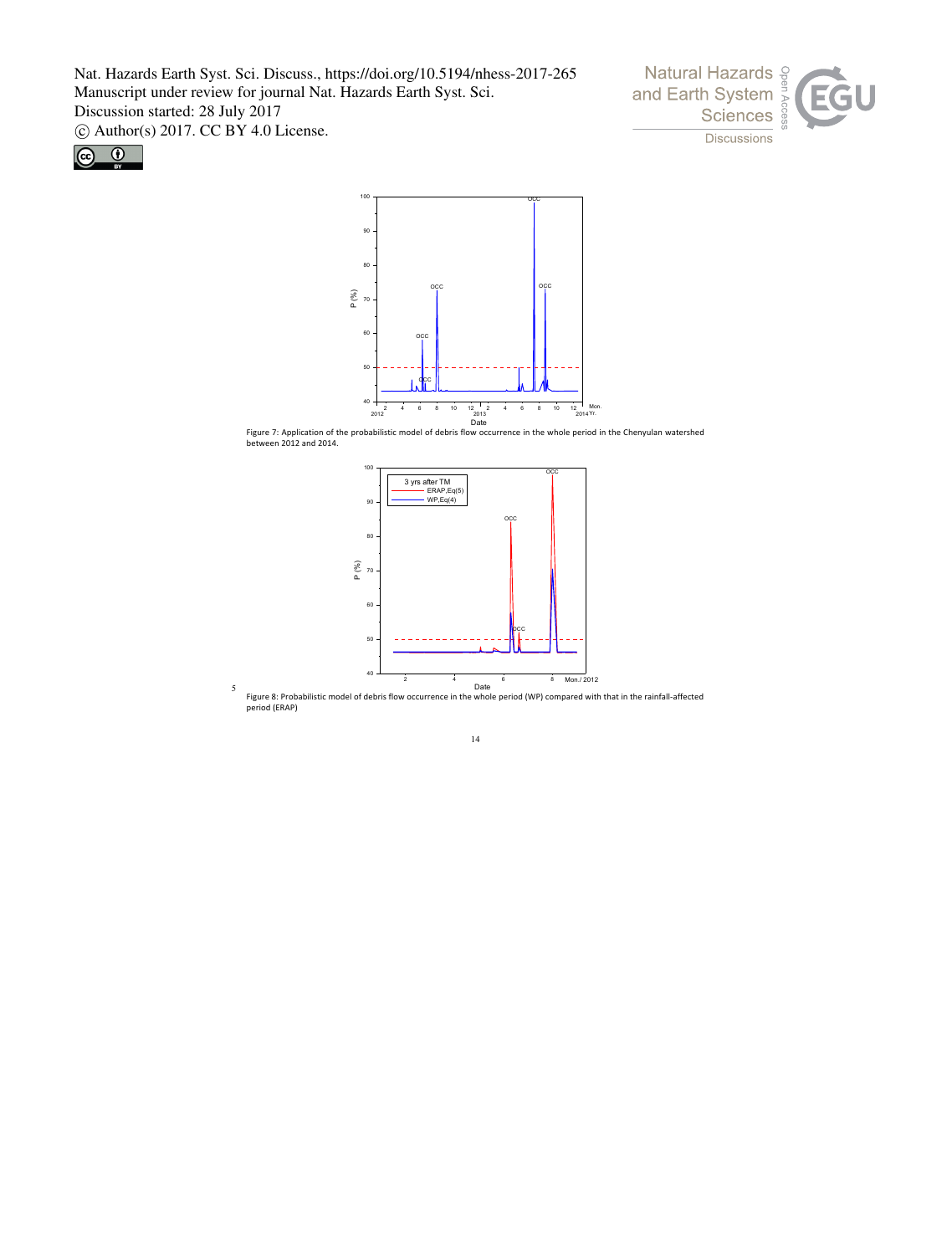



#### **6. Conclusions**

 Debris flows and their corresponding rainfall events were studied in the Chenyulan watershed, central Taiwan, between 5 1985 and 2016. The rainfall index RI, defined as the product of I<sub>m</sub> and R<sub>d</sub>, was used to analyze the rainfall conditions critical for debris flow occurrence after extreme events. The extreme events included the CCE in 1999 and five extreme rainfalls in 1996, 2001, 2004, 2006, and 2009.

 The extreme rainfall events and the CCE affected the critical condition for the occurrence of debris flows. RI could reflect 10 the debris flow initiation characteristics after extreme rainfalls. The critical RI threshold for the occurrence of debris flows was reduced in the years following an extreme rainfall event. Reduced RI values showed an increasing trend over time, and

- it gradually return to initial RI, representative of the RI unaffected by the extreme rainfall. The required time, i.e., the recovery period  $(t_0)$ , for the decreased RI to increase to the original value for extreme rainfalls was analyzed. The reduction in RI as well as t<sub>o</sub> were influenced by the RI. The RI at the early stage after an extreme rainfall showed the maximum 15 decrease of approximately 30% of the original RI. The maximum t<sub>o</sub> was approximately three years. Understanding the
- reduced RI and t<sub>o</sub> are helpful for modifying the criteria of debris flow warnings after suffering extreme rainfalls in the Chenyulan watershed.
- The rainfall index (RI) associated with return period (T) was analyzed. The extreme events triggering numerous debris 20 flows, excluding events affected by CCE, mostly had T values exceeding 10 years. The T value for the critical RI affected by the CCE was approximately 1 year, much smaller than that affected by extreme events. The empirical relationships between the probability of debris flow occurrence P and T based on the CCE and extreme rainfalls were developed. P increased significantly after extreme rainfall events or the CCE at the same T. In particular, the P value influenced by the CCE was markedly higher than that affected by the extreme rainfall. The relationship between P and T was applied to evaluate P
- 25 during recent rainfall events after the extreme rainfall of TM, which showed that the model was reasonable for explaining debris flow occurrence. The benefits of developing the P–T relationship include that P values can be evaluated at various T values (or different rainfall conditions) to understand how P is affected by the CCE or extreme rainfall.

### **Acknowledgement**

30 This study received financial support from the Ministry of Science and Technology, Taiwan (MOST 105-2625-M-211-001).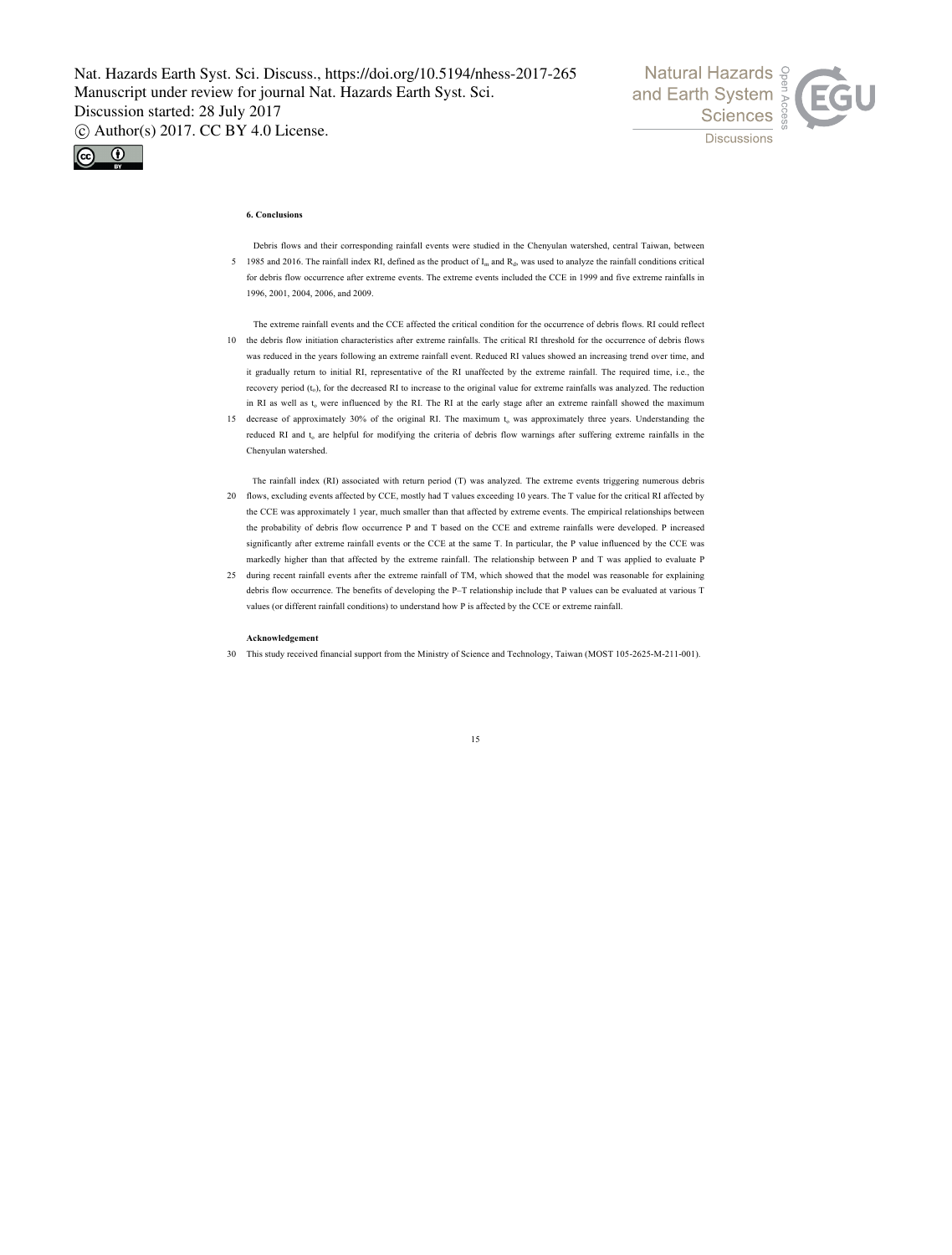$\left($  $\bullet$ 



### **References**

Beniston, M.: Trends in joint quantiles of temperature and precipitation in Europe since 1901 and projected for 2100. Geophys. Res. Lett., 36, L07707, 2009.

- 5 Beniston, M., Stoffel, M., Hill, M.: Impacts of climatic change on water and natural hazards in the Alps: Can current water governance cope with future challenges? Examples from the European ''ACQWA'' project. Environ. Sci. Policy, doi:10.1016/j.envsci.2010.12.009., 2011.
- Chen, J. C.: Variability of impact of earthquake on debris flow triggering conditions: case study of Chen-Yu-Lan Watershed, Taiwan, Environ. Earth Sci., 64(7), 1787–1794, 2011.
- 10 Chen, J. C., Huang, W. S., Jan, C. D., and Tsai, Y. F.: Rainfall conditions for the initiation of debris flows during Typhoon Morakot in the Chen-Yu-Lan watershed in central Taiwan, Proceedings of the 5th International Conference on Debris flow Hazards Mitigation, Padua, Italy. Genevois, R., Hamilton, D. L., & Prestininzi, A. (eds), pp.31-36, 2011. Chen, J. C., Huang, W. S., Jan, C. D., and Yang, Y. H.: Recent Changes in the number of rainfall events related to debris
	- flow occurrence in the Chenyulan Stream Watershed, Taiwan, Nat. Hazards Earth Syst. Sci., 12, 1539-1549, 2012.
- 15 Chen, J. C., Jan, C. D., and Huang, W. S.: Characteristics of Rainfall Triggering of Debris Flows in the Chenyulan Watershed, Taiwan, Nat. Hazards Earth Syst. Sci., 13, 1015-1023, 2013.
	- Chow, V. T., Maidment, D. R., and Mays, L. W.: Applied hydrology, McGraw-Hill Inc., Singapore, 1988.
	- Dong, J. J., Lee, C. T., Tung, Y. H., Liu, C. N., Lin, K. P., and Lee, J. F.: The role of the sediment budget in understanding debris flow susceptibility, Earth Surf. Process. Landforms, 34, 1612–1624, 2009.
- 20 Giorgi, F., Im, E. S., Coppola, E., Diffenbaugh, N. S., Gao, X. J., Mariotti, L., and Shi, Y.: Higher Hydroclimatic Intensity with Global Warming, Journal of Climate, 4, 5309-5324, 2011
	- Hosmer, D. W., and Lemeshow, S.: Applied logistic regression (2nd ed.), New York, Wiley series in probability and statistics, 2000.
- Jakob, M., Bovis, M., and Oden, M.: The significance of channel recharge rates for estimating debris flow magnitude and 25 frequency. Earth Surf. Process. Landforms, 30, 755–766, 2005.
	- Kleinen, T., and Petschel-Held, G.: Integrated assessment of changes in flooding probabilities due to climate change. Clim. Change, 81, 283–312, 2007.

Makkonen, L.: Plotting positions in Extreme Value Analysis, Journal of Applied Meteorology and Climatology, 45, 334-340, 2006.

- 30 Lin, C. W., Shieh, C. L., Yuan, B. D., Shieh, Y. C., Liu, S. H., and Lee, S. Y.: Impact of Chi-Chi earthquake on the occurrence of landslides and debris flows: Example from the Chenyulan River watershed, Nantou, Taiwan, Eng. Geol., 71, 49–61, 2003.
	- Liu, C. N., Huang, H. F., and Dong, J. J.: Impacts of September 21, 1999 Chi-Chi earthquake on the characteristics of gullytype debris flows in central Taiwan. Nat. Hazards, 47, 349–368, 2008.